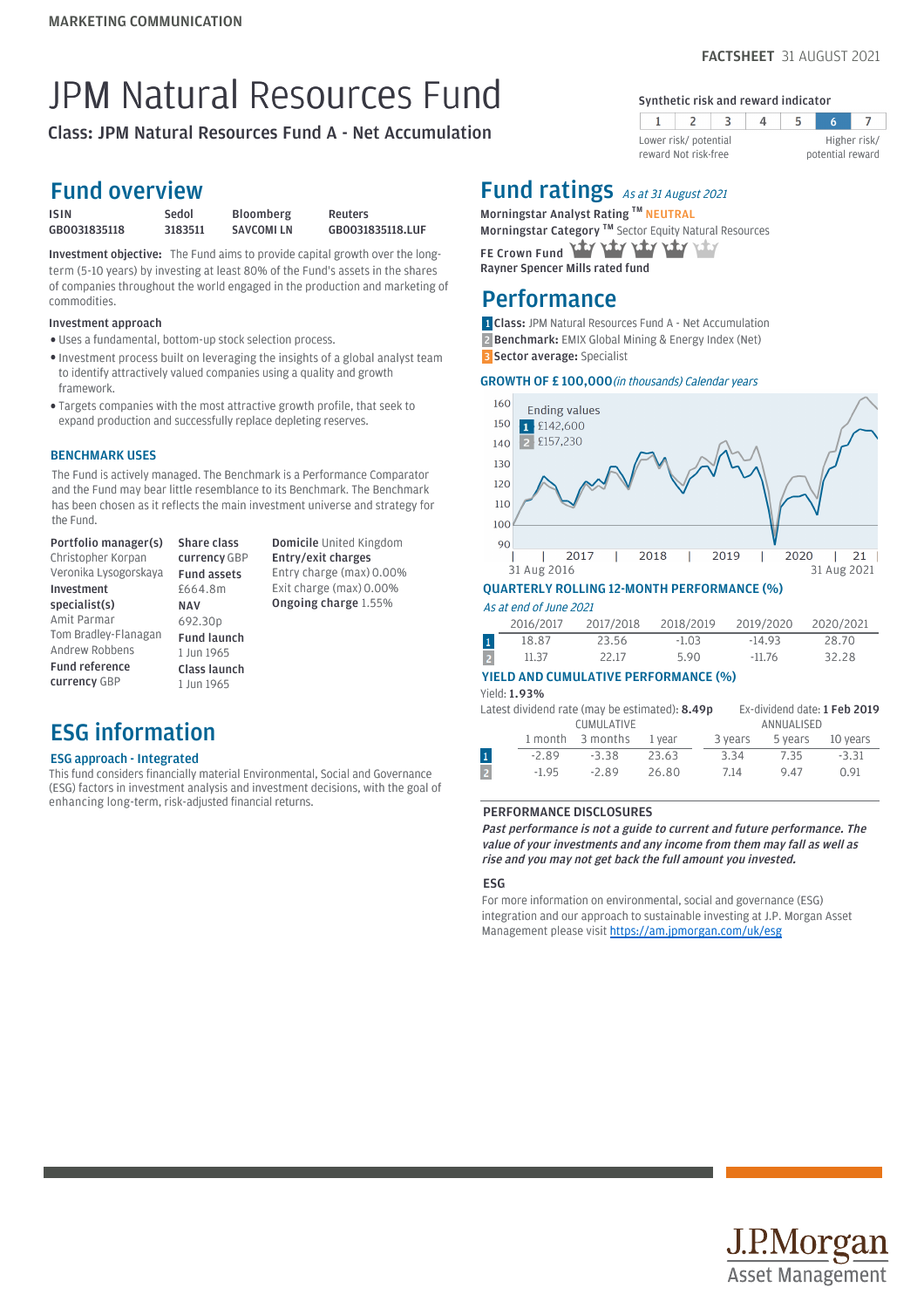### PORTFOLIO ANALYSIS

| Measurement               | 3 years | 5 years |
|---------------------------|---------|---------|
| Correlation               | 0.97    | 0.97    |
| Alpha $(%)$               | $-3.55$ | $-1.93$ |
| <b>Beta</b>               | 1.00    | 1.01    |
| Annualised volatility (%) | 23.04   | 20.27   |
| Sharpe ratio              | 0.24    | 0.43    |
| Tracking error (%)        | 5.24    | 4.67    |
| Information ratio         | $-0.68$ | $-0.40$ |

### **Holdings**

| <b>TOP 10</b>      | Sector                             | $%$ of<br>assets |
|--------------------|------------------------------------|------------------|
| Rio Tinto          | Diversified Mining                 | 6.1              |
| <b>BHP</b>         | Diversified Mining                 | 5.5              |
| Freeport-McMoRan   | <b>Base Metals</b>                 | 5.4              |
| Chevron            | Integrated Oil & Gas               | 5.2              |
| TotalEnergies      | Integrated Oil & Gas               | 4.7              |
| Royal Dutch Shell  | Integrated Oil & Gas               | 4.5              |
| Anglo American     | Diversified Mining                 | 4.0              |
| Newmont            | Gold & Precious Metals             | 3.6              |
| Hess               | Oil & Gas Exploration & Production | 2.9              |
| <b>Exxon Mobil</b> | Integrated Oil & Gas               | 2.8              |

### MARKET CAP (%) (USD)



| <b>REGIONS (%)</b>                    |      | Compared to benchmark |
|---------------------------------------|------|-----------------------|
| North America                         | 40.2 | $-3.3$                |
| United Kingdom                        | 21.4 | $+6.2$                |
| Europe & Middle East ex UK            | 17.1 | $+9.1$                |
| <b>Emerging Markets</b>               | 14.4 | $-6.6$                |
| Pacific ex-Japan                      | 6.5  | $-4.7$                |
| Japan                                 | 0.0  | $-1.1$                |
| Cash                                  | 0.4  | $+0.4$                |
| <b>SECTORS (%)</b>                    |      | Compared to benchmark |
| Integrated Oil & Gas                  | 24.9 | $-0.1$                |
| Diversified Mining                    | 21.7 | $-2.2$                |
| <b>Gold &amp; Precious Metals</b>     | 15.5 | $-0.1$                |
| Oil & Gas Exploration &<br>Production | 14.9 | $+4.6$                |
| <b>Base Metals</b>                    | 13.6 | $+5.0$                |
| Oil & Gas Refining & Marketing        | 4.2  | $-3.5$                |
| Oil & Gas Storage &<br>Transportation | 2.6  | $-3.9$                |
| Diamonds & Other                      | 2.2  | $+0.8$                |
| Coal & Consumable Fuels               | 0.0  | $-1.0$                |
| Cash                                  | 0.4  | $+0.4$                |
|                                       |      |                       |

### Key risks

The Fund is subject to Investment risks and Other associated risks from the techniques and securities it uses to seek to achieve its objective. The table on the right explains how these risks relate to each other and the Outcomes to the Shareholder that could affect an investment in the Fund.

Investors should also read [Risk Descriptions](https://am.jpmorgan.com/gb/en/asset-management/adv/products/fund-explorer/oeics) in the Prospectus for a full description of each risk.

### Investment risks Risks from the Fund´s techniques and securities.

| <b>Techniques</b><br>Concentration<br>Hedging | <b>Securities</b><br>Commodities<br>Emerging markets<br>Equities | Smaller companies |
|-----------------------------------------------|------------------------------------------------------------------|-------------------|
|                                               |                                                                  |                   |

Other associated risks Further risks the Fund is exposed to from its use of the techniques and securities above.

| Currency                                                          | Liquidity                                                              | Market                                           |
|-------------------------------------------------------------------|------------------------------------------------------------------------|--------------------------------------------------|
|                                                                   |                                                                        |                                                  |
|                                                                   | <b>Outcomes to the Shareholder Potential impact of the risks above</b> |                                                  |
| Loss<br>Shareholders could lose<br>some or all of their<br>money. | <b>Volatility</b><br>Shares of the Fund will<br>fluctuate in value.    | <b>Failure to meet the</b><br>Fund 's objective. |

Before investing, obtain and review the current Prospectus, Key Investor Information Document (KIID) and the Key Features Document/Terms & Conditions for this fund which are available in English from JPMorgan Asset Management (UK) Limited or at [https://am.jpmorgan.com.](https://am.jpmorgan.com/)

This material should not be considered as advice or an investment recommendation. Fund holdings and performance are likely to have changed since the report date. No provider of information presented here, including index and ratings information, is liable for damages or losses of any type arising from use of their information. No warranty of accuracy is given and no liability in respect of any error or omission is accepted.

To the extent permitted by applicable law, we may record telephone calls and

GENERAL DISCLOSURES **EXECUTES** monitor electronic communications to comply with our legal and regulatory obligations and internal policies. Personal data will be collected, stored and processed by J.P. Morgan Asset Management in accordance with our EMEA Privacy Policy [www.jpmorgan.com/emea-privacy-policy](https://www.jpmorgan.com/emea-privacy-policy)

For additional information on the fund's target market please refer to the Prospectus.

Synthetic risk and reward indicator Based on share class volatility for the past 5 years. See Key Investor Information Document (KIID) for details.

#### Performance information

Source: J.P.Morgan Asset Management. Share class performance shown is based on the quoted price of the share class, assumes any net income was reinvested, and includes ongoing charges but not any entry or exit fees.